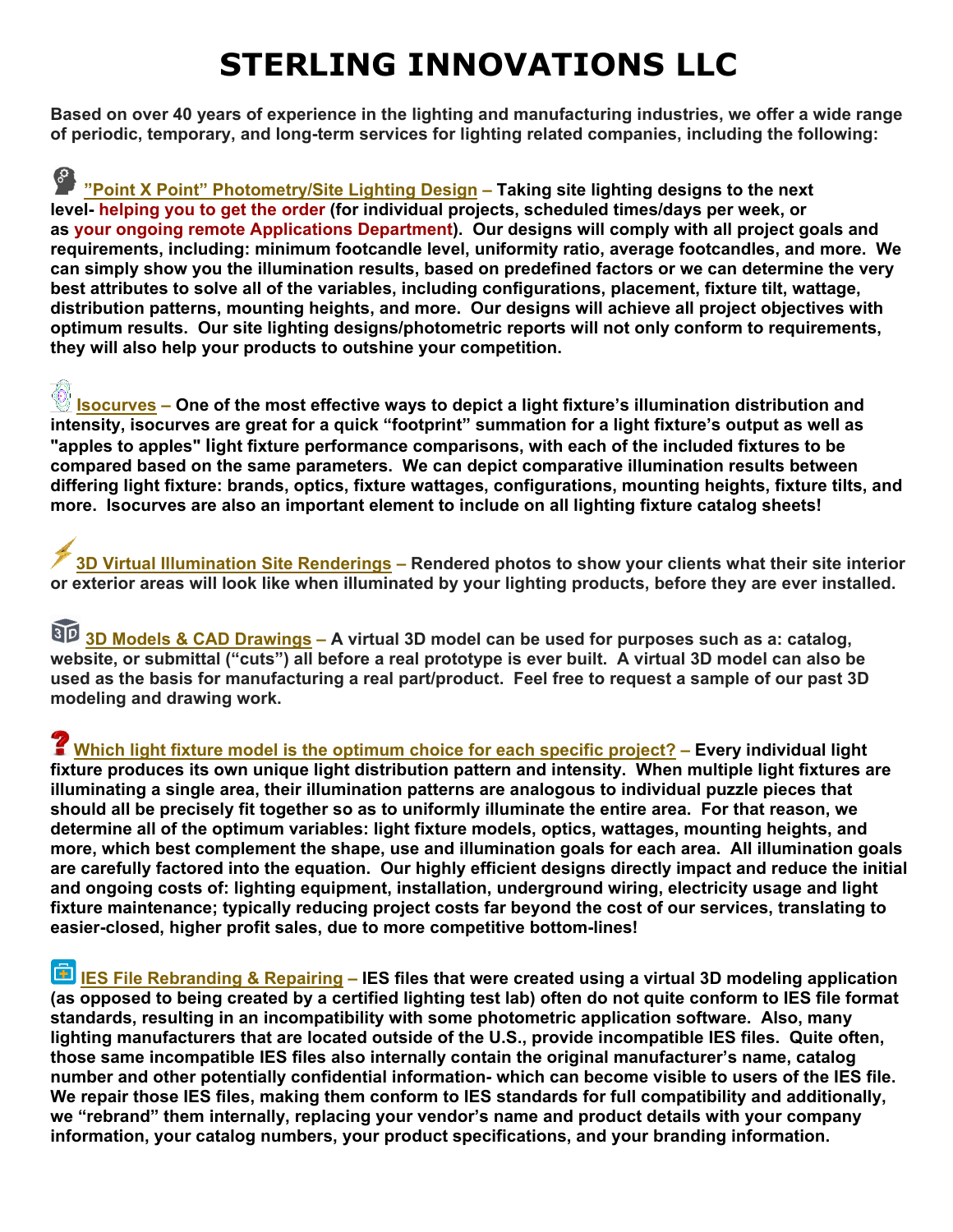**Product Analysis for Improvement – We carefully evaluate your product's: construction, design, features and performance, documenting all of the attributes which can benefit from improvement and refinement, accompanied with specific written recommendations.** 

## ல

 **Product Design & Performance Comparisons – An evaluation of your competitor's product along with your product, to compare the strengths and weaknesses of each, which can be a great advantage for both your Sales and Product Design teams. Imagine your Sales people having a list of all the specific aspects that make your product superior to your competitor's product- to aid them in their sales efforts.** 

**Lighting Fixture Design & Refinement – Utilizing 2D & 3D design software tools, designing new or refining your existing parts and products, via "virtual" 3-D part models that can be fitted into "virtual" assemblies, designing & verifying fit, function & aesthetics, before any real parts are ever actually built or upgraded.**

**Sheet Metal Flat Patterns & Templates – Creating virtual 3D models of sheet metal parts/products, factoring in the material stretch that is caused by forming ("bend deductions") creating highly accurate flat-patterns that can be used as templates in order to cut your parts/products out from sheets of metal, resulting in very precisely formed completed parts.** 

**Reset Fabrication Shop – Let us connect you with the perfect USA metal shop to build parts or finished assemblies for you. Ranging from CNC punching or laser-cutting your parts, all the way to final assembly and packaging of your ready-to-ship products; all or any desired portion.** 

**Helping You Upgrade To Efficient CNC Turret Press & CNC Laser Manufacturing Methods – If you're manufacturing sheet-metal based products without the use of at least one of these machines, we can facilitate their acquisition, helping you to obtain and implement them, so that you can enjoy the resulting great improvement to your: per unit cost, product quality, consistency, and production speed.**

 **CNC Programming For Turret Presses & Laser Based Manufacturing – Already have a CNC Turret Press or CNC Laser? Let us program it to produce ready-to-fold-up parts and full fixture assemblies for you, anticipating the effects of material stretch (bend deduction), bend radius selection and sheet layout (nesting) for greatest material efficiency; based on our virtual 3D part designs or by our reverseengineering from existing sample parts.** 

## **Rep, Distributor & Client Support – We can act as your satellite Customer Support Department, providing technical support for your reps and/or clients. We are able to assist in several ways, such as: recommending your most suitable product for each specific project application, providing "point X point" photometric layout designs, technical assistance, troubleshooting and more.**

Custom Metal: Accessories, Parts, Brackets, Slipfitters, Base Covers, Housings and Enclosures – **Built to your specifications or based on our designs. Ranging from simple slipfitters to CNC laser cut, precision sheet metal parts, we can provide them all! For mounting custom lighting fixtures or most any other mounting need. Just tell us about the fixture attachment configuration and we will design and/or provide the best slipfitters to do the job.** 

 **Product "Cuts", Drawings & Documents – We are well experienced at creating all sorts of technical documents such as: "spec sheets", catalog pages, installation sheets, assembly instructions, photometric analysis based product performance comparisons, and more.**